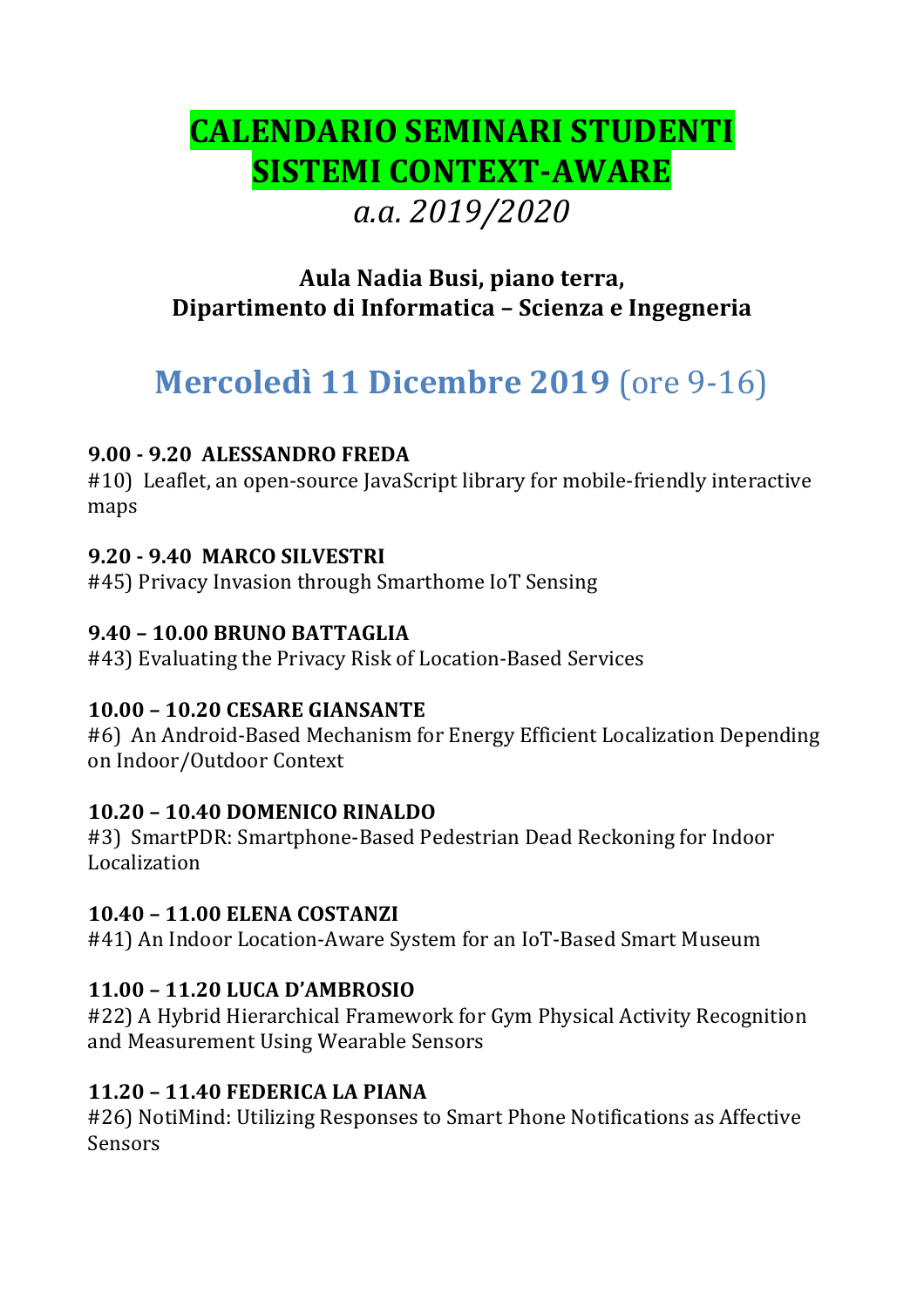## **11.40 – 12.00 ANDREA LONGO**

#39) Healthy Routes in the Smart City: A Context-Aware Mobile Recommender

## **12.00 – 12.20 SALVATORE FIORILLA**

#19) Segmentation and Recognition of Basic and Transitional Activities for Continuous Physical Human Activity

## **12.20 – 12.40 CARLO CANTAMAGLIA**

#38) Energy-Aware and Context-Aware Video Streaming on Smartphones

## **14.00 – 14.20 IGOR LUREVICI**

#18) PySAL: Python Spatial Analysis Library

## **14.20 – 14.40 IRENE BASAGLIA**

#16) Twitter as a Source for Spatial Traffic Information in Big Data-Enabled Self-Organizing Networks

## **14.40 – 15.00 ANDREA ELIAS TALLAROS**

#1) Indoor Localization on Smartphones Using Built-In Sensors and Map **Constraints** 

## **15.20 – 15.40 ALFONSO CARRABS**

#37) Personalizing the Museum Experience through Context-Aware Recommendations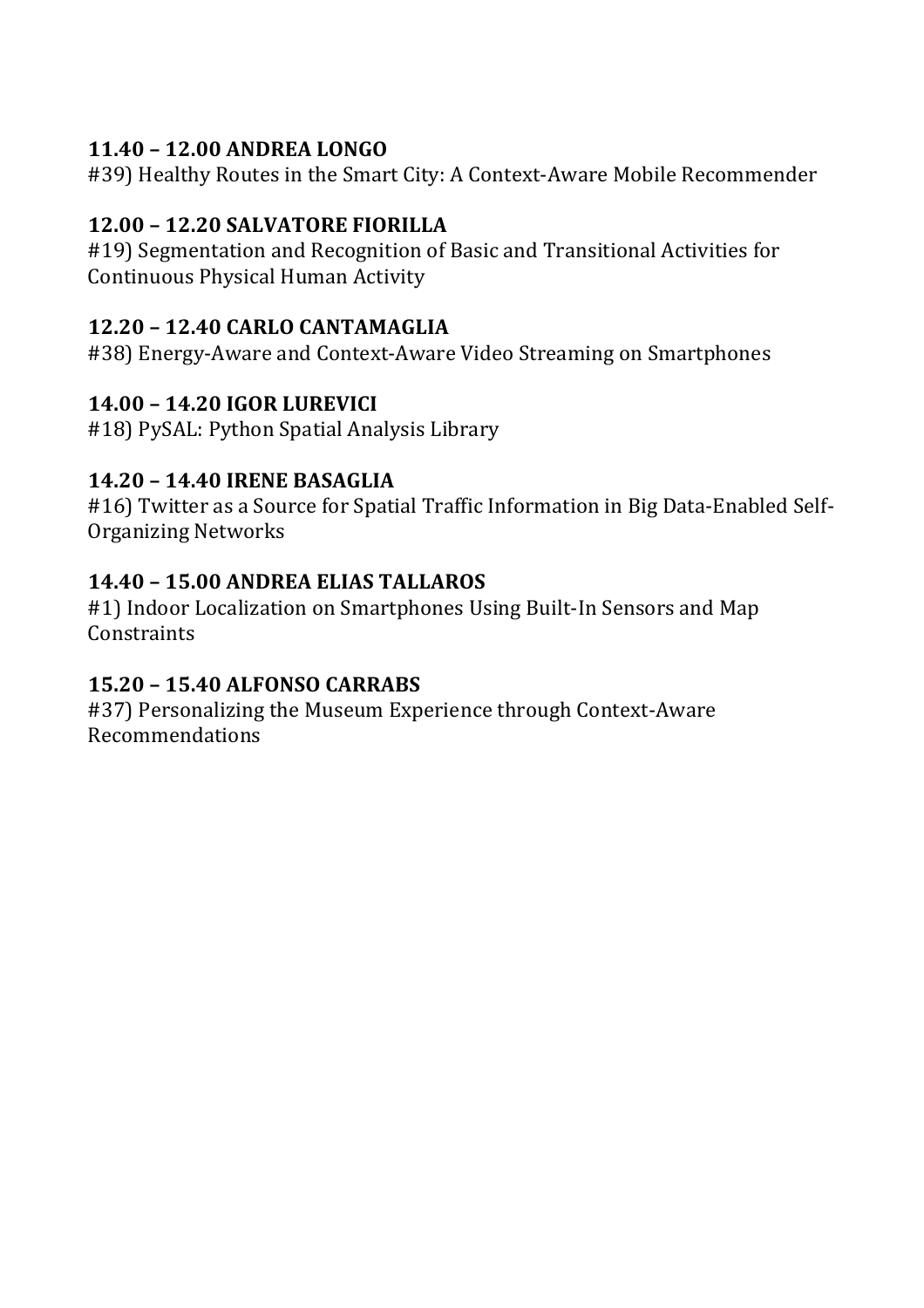# Giovedì 12 Dicembre 2019  $($ ore 9-13 / 16.30 – 18.30)

#### **9.00 – 9.20 STEFANO BALLA**

#44) NEXUS: Using Geo-fencing Services without revealing your Location

## **9.20 – 9.40 ALESSANDRO FABBRI**

#20) Soccer Player Activity Recognition by a Multivariate Features Integration

#### **9.40 – 10.00 DARIO FLORIS**

#15) Effectiveness and Limitations of Social Networking Services in Disaster Responses: A Review 7 Years on from the 2011 Great East Japan Earthquake

#### **10.00 – 10.20 GIANLUCA SPILLER**

#14) Mobile Phone Data Analysis: A Spatial Exploration Toward Hotspot Detection

#### **10.20 – 10.40 BIAGIO LANZARONE**

#40) CoAcT: A Framework for Context-Aware Trip Planning Using Active Transport

## **10.40 – 11.00 ALESSANDRO SERRA**

#25) Towards an Affective Video Recommendation System

## **11.00 – 11.20 GIACOMO DI VAIRA**

#46) Show Me How You Move and I Will Tell You Who You Are

## **11.20 – 11.40 MICHELE NALLI**

#18b) GeoPandas 

## **12-00 – 12.20 GIUSEPPE SANGIULIANO**

#47) Inferring Social Ties in Academic Networks Using Short-Range Wireless Communications. 

## **12-20 – 12.40 MATTIA MANIEZZO**

#24) Indoor Activity Detection and Recognition for Sport Games Analysis